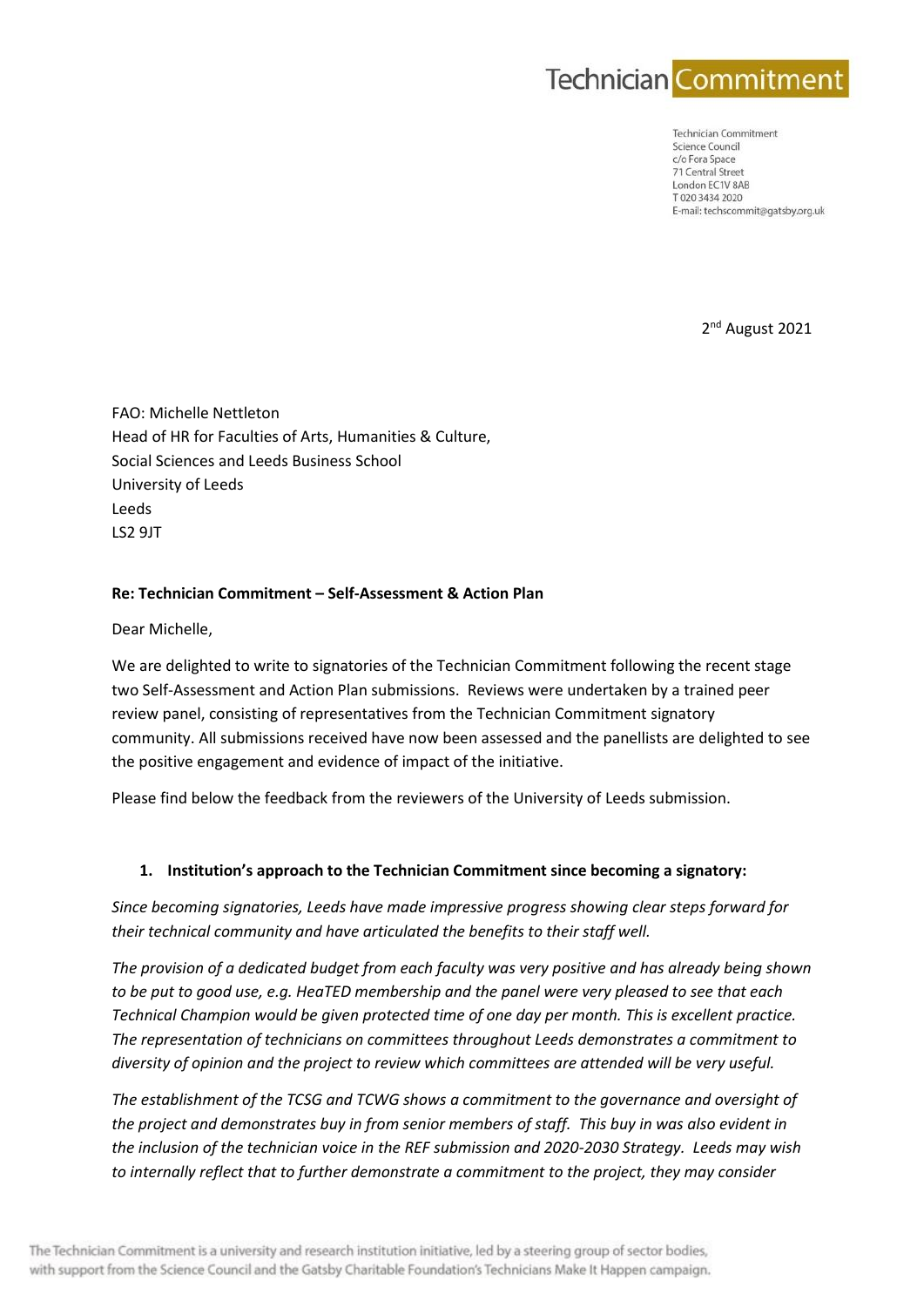

**Technician Commitment** Science Council c/o Fora Space 71 Central Street London FC1V 8AR T020 3434 2020 E-mail: techscommit@gatsby.org.uk

*naming one of the Technician Champions as their Institute Lead (Action A3). This is in acknowledgment of the important advocacy and networking role that position requires.*

## **2. Red, Amber, Green (RAG) Analysis:**

*The RAG analysis was extremely well presented and the panel enjoyed reading this. Both the traffic*  light system and the achievements sections of Appendix D made it clear what had been achieved and *where the next steps were. Leeds have already achieved a lot and were honest about the challenges in achieving some objectives. It was discussed that actions CD7/CD5 might have progressed further due to reduced 'hands on' work during 2020, however, we considered that the requirement for consultation with multiple stakeholders may have been the reason this was in fact delayed.*

## **3. Evidence of how the action plan is having impact:**

*Many of the examples, such as promotion of award schemes, HeaTED membership, Professional Registration, apprenticeships, dedicated budget, funded time commitments for the Technician Champion and the Teams Site are undoubtedly the result of a groundswell of engagement with the Technician Commitment and the technical community which is great to see. However, we would suggest that to truly show this is making an impact more robust data should be collected and presented to evidence the impact. The "Management Information Data Reports" are a good example of how to do this. The impression we have from reading this document is that the very positive work at Leeds is the result of bottom-up enthusiasm for it and the challenge now is to use this enthusiasm and engagement to drive forward all the exciting initiatives.*

*The increase in the number of apprentices and the plans to further increase this was highlighted as being commendable. We also considered that promoting technician careers to students was a really excellent idea, one we had not seen elsewhere, and thoroughly congratulate you on that superb initiative.*

# **4. Additional initiatives/programmes/activities aligned to the Institutions Technician Commitment that is not covered in the original action plan:**

*The provision of a dedicated budget is important and appears to have enabled progress, and the evidence that HEaTED membership was renewed, following engagement with the community, shows that the technician voice is solicited and heard. We were also impressed by the active participation of technicians in that training. The development of internal networks, especially the Teams site, has been shown to work well, especially throughout 2020. We especially liked the mixture of formal and*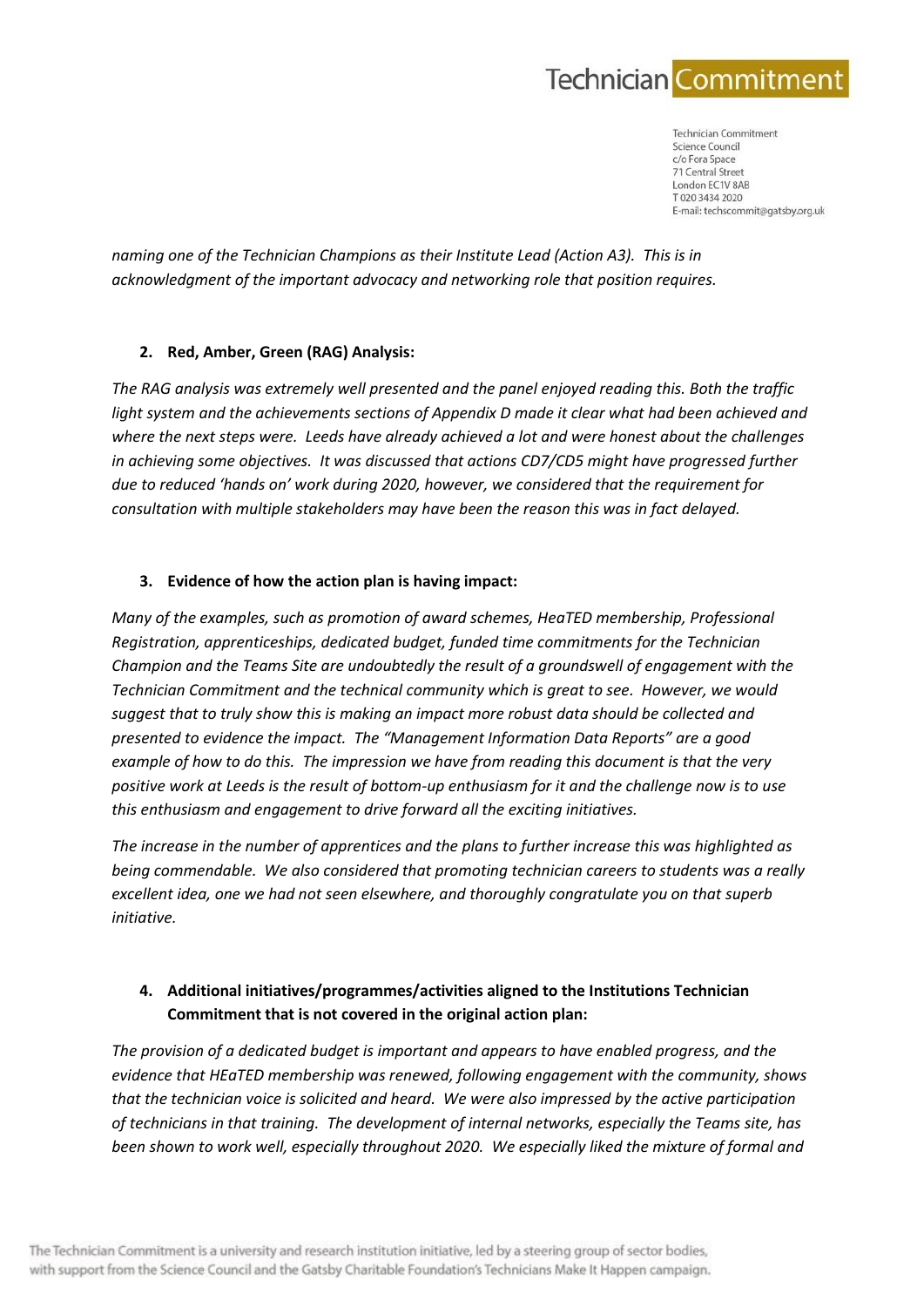

**Technician Commitment** Science Council c/o Fora Space 71 Central Street London FC1V 8AR T020 3434 2020 E-mail: techscommit@gatsby.org.uk

*informal channels, which served to share useful information but also build relationships between colleagues.*

*The development of clear terms of reference for the TCSG and TCWG provided a mechanism to feed into UEG, which must be very satisfying for staff working at junior grades to know their voice is heard at the highest level within the university. The other areas we considered worthy of merit include: the video and TechExchange events.*

## **5. 36-month action plan:**

*Overall, we found the action plan to have SMART objectives and the documents provided were well laid out and contained lots of useful detail. We liked the idea of the Action Plan being a working document, which can develop in response to the changing environment and commend the quarterly review of the Plan by the TCSG. There were many actions that we could highlight as exemplars but just to choose a couple:*

- *Action R8/CD2: An excellent way to recognise technicians who teach, and mentoring them through HEA fellowship is good for career progression: four per year is an ambitious goal. The Department of learning and teaching could work alongside technicians to write a guidance manual giving technical examples coinciding with the HEA criteria.*
- *Action CD4: Shadowing and training is an excellent idea to give breadth to technician skills and assist in potential career progression. To increase the impact maybe Leeds could look to team up with other regional institutions?*

*Leeds may wish to internally reflect on whether each action should have a dedicated action owner at the implementation level rather than just an oversight group, to avoid actions being overlooked. Additionally, a small number of the actions could do with tighter definition and it may be more fruitful to engage with UKRI and other national bodies on a regional basis.*

*In summary, we were impressed both by the quality of the submission and the work that is happening at Leeds. This was an enjoyable document to read and we commend the work that went into preparing it.*

Congratulations on your positive progress. We look forward to continuing to work with you throughout the implementation of your Action Plan and to supporting the on-going development of technicians at University of Leeds to further increase visibility, recognition, opportunity and sustainability of this vital community.

Yours sincerely,